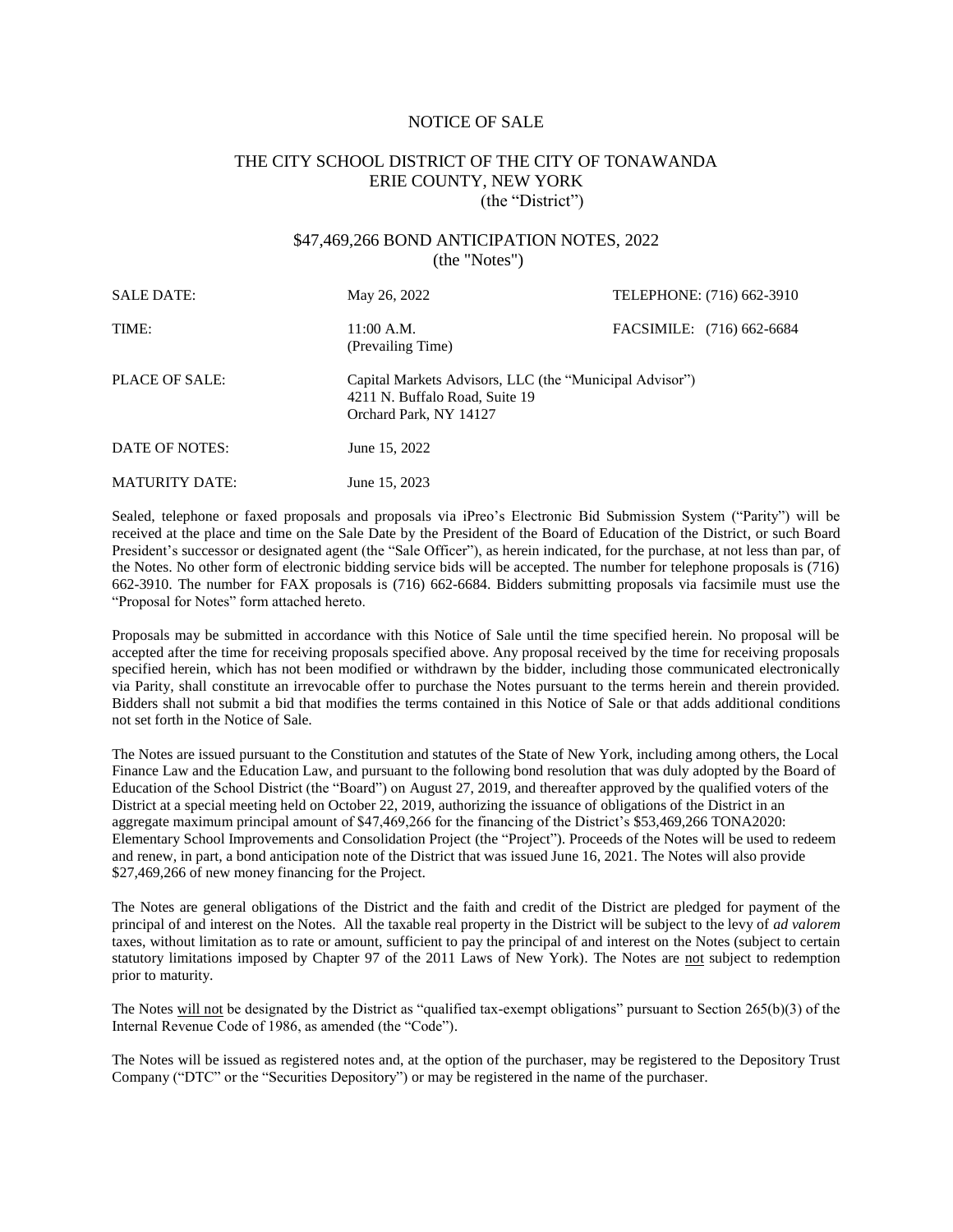To the extent that the Notes are issued through DTC, the Notes will be registered in the name of Cede & Co., as nominee of DTC in New York, New York, which will act as Securities Depository for the Notes. Individual purchases will be made in book-entry-only form, in the principal amount of \$5,000 or integral multiples thereof, except for one necessary denomination. Purchasers of the Notes will not receive certificates representing their ownership interest in the Notes. Payments of principal of and interest on the Notes will be made by the District to DTC, which will in turn remit such principal and interest to its Participants, for subsequent distribution to the Beneficial Owners of the Notes.

To the extent that the Notes are registered in the name of the purchaser, principal of and interest on the Notes will be payable in federal funds at such bank or trust company located and authorized to do business in the State of New York as may be selected by the successful bidder. In such case, the Notes will be issued in registered form in denominations of \$5,000, or integral multiples thereof, except for one necessary denomination, as may be determined by such successful bidder.

Prospective bidders wishing to submit an electronic bid via Parity must be contracted customers of Parity. Prospective bidders who do not have a contract with Parity must call (212) 849-5021 to become a customer. By submitting an electronic bid for the Notes, a bidder represents and warrants to the District that such bidder's bid for the purchase of the Notes is submitted for and on behalf of such prospective bidder by an officer or agent who is duly authorized to bind the bidder to a legal, valid and enforceable contract for the purchase of the Notes.

Each prospective bidder who wishes to submit an electronic bid shall be solely responsible to register to bid via Parity. Each qualified prospective bidder shall be solely responsible to make necessary arrangements to access Parity for purposes of submitting its bid in a timely manner and in compliance with the requirements of this Notice of Sale. Neither the District nor Parity shall have any duty or obligation to undertake such registration to bid for any prospective bidder or to provide or assure such access to any qualified prospective bidder, and neither the District nor Parity shall be responsible for a bidder's failure to register to bid or for proper operation of, or have any liability for any delays or interruptions of, or any damages caused by Parity. The District is using Parity as a communications mechanism, and not as the District's agent, to conduct the electronic bidding for the District's Notes. The District is not bound by any advice or determination of Parity as to whether any bid complies with the terms of this Notice of Sale. All costs and expenses incurred by prospective bidders in connection with their registration and submission of bids via Parity are the sole responsibility of the bidders, and the District is not responsible, directly or indirectly, for any such costs or expenses. If a prospective bidder encounters any difficulty in registering to bid, or submitting or modifying a bid for the Notes, it should telephone Parity and notify the District's Municipal Advisor, Capital Markets Advisors, LLC at (716) 662-3910 (provided that the District shall have no obligation to take any action whatsoever upon receipt of such notice).

If any provisions of this Notice of Sale shall conflict with information provided by Parity, as approved provider of electronic bidding services, this Notice of Sale shall control. Further information about Parity, including any fee charged, may be obtained from Parity at (212) 849-5021. The time maintained by Parity shall constitute the official time with respect to all bids submitted.

Each bid may be for all or a portion of the Notes (\$5,000,000 minimum bid) and must state a single rate of interest therefor in a multiple of one hundredth (1/100th) or one eighth (1/8th) of one per centum (1%) per annum. Interest will be calculated on the basis of 30 days to the month and 360 days to the year. Conditional bids will be rejected, including any bid subject to credit approval.

Unless all bids are rejected, the award will be made to the bidder(s) complying with the terms of sale and offering to purchase the Notes at the lowest net interest cost, after factoring in any premium bid. If there is more than one bid at the same lowest net interest cost, the winner will be selected by the President of the Board of Education of the District (the "Board President") by lot. The right is reserved by the District to reject all bids (if such action is deemed by the Board President to be in the best interest of the District), and any bid not complying with this Notice of Sale in all material respects may be rejected.

Award of the Notes is expected to be made promptly after the opening of the bids, but the successful bidder(s) may not withdraw its proposal until two hours after the time set forth above on the day of such bid opening and then only if such award has not been made prior to the withdrawal. The Notes will be delivered and shall be paid for on the Date of Notes at such place and at such hour as the Sale Officer and the successful bidder shall mutually agree.

If the Notes will be issued as registered to DTC, CUSIP identification numbers will be printed on the Notes if Bond Counsel is provided with such numbers by the close of business on the Sale Date of the Notes, but neither the failure to print such number on any Note nor any error with respect thereto shall constitute cause for a failure or refusal by the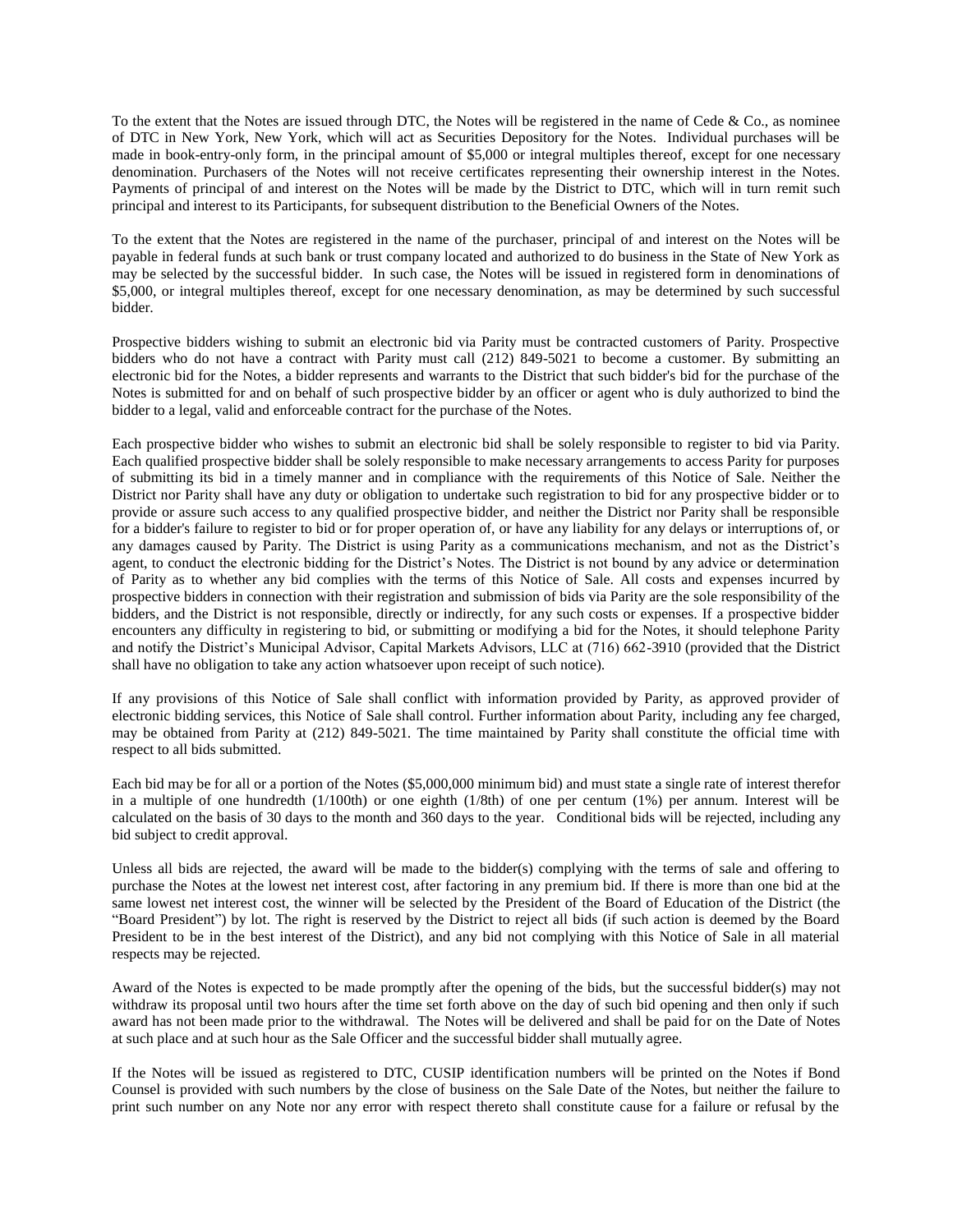purchaser thereof to accept delivery of and pay for the Notes in accordance with the terms hereof. It shall be the responsibility of the Municipal Advisor to apply for assignment of CUSIP numbers within one business day after dissemination of the Notice of Sale. All expenses in relation to the printing of CUSIP numbers on the Notes shall be paid for by the District; provided, however, that the CUSIP Service Bureau charge for the assignment of such number shall be the responsibility of and shall be paid for by the purchaser.

The successful bidder will be furnished without cost with the approving opinion of the law firm of Hodgson Russ LLP, of Buffalo, New York ("Bond Counsel") to the effect that the Notes are valid and legally binding general obligations of the District for which the District has validly pledged its faith and credit and, unless paid from other sources, all the taxable real property within the District is subject to the levy of *ad valorem* real property taxes to pay the Notes and the interest thereon, without limitation as to rate or amount (subject to certain statutory limitations imposed by Chapter 97 of the 2011 Laws of New York). Such opinion shall also contain further statements to the effect that (a) the enforceability of rights or remedies with respect to the Notes may be limited by bankruptcy, insolvency, or other laws affecting creditors' rights or remedies heretofore or hereafter enacted, and (b) such law firm has not been requested to examine or review and has not examined or reviewed the accuracy or sufficiency of the Official Statement of the District relating to the Notes, or any additional proceedings, reports, correspondence, financial statements or other documents, containing financial or other information relative to the District which have been or may be furnished or disclosed to purchasers of the Notes, and expresses no opinion with respect to such financial or other information, or the accuracy or sufficiency thereof.

The successful bidder may refuse to accept the Notes if prior to their delivery the tax certificate and the nonarbitrage certificate referred to below, in form and tenor satisfactory to Bond Counsel, are not delivered or if any income tax law of the United States of America is hereafter enacted which shall provide that the interest on the Notes is taxable, or shall be taxable at a future date for federal income tax purposes, and in any such case such bidder will be relieved from its or their contractual obligation arising from the acceptance of their proposal.

The Code establishes certain requirements that must be met subsequent to the issuance and delivery of the Notes in order that interest on the Notes be and remain excludable from gross income under Section 103 of the Code. As part of the District's contractual obligation arising from its acceptance of the successful bidder's proposal, the District will furnish the successful bidder, concurrently with the delivery of the Notes, with its tax certificate and nonarbitrage certificate (collectively, the "Certificates"), which will contain provisions and procedures relating to compliance with the requirements of the Code and a certification to the effect that the District will comply with the provisions and procedures set forth therein, and that it will do and perform all acts and things necessary or desirable to assure that interest paid on the Notes is excludable from gross income under Section 103 of the Code.

Prospective purchasers of the Notes should be aware that ownership of, accrual or receipt of interest on, or disposition of, the Notes may have collateral federal income tax consequences for certain taxpayers, including financial institutions, property and casualty insurance companies, S corporations, certain foreign corporations, individual recipients of Social Security or Railroad Retirement benefits, and taxpayers who may be deemed to have incurred or continued indebtedness to purchase or carry such obligations. Prospective purchasers should consult their tax advisors as to any possible collateral consequences from their ownership of, or receipt of interest on, or disposition of, the Notes. Bond Counsel expresses no opinion regarding any such collateral federal income tax consequences.

The opinion of Bond Counsel shall also contain further statements to the effect that, in the opinion of such law firm, assuming the District complies with the provisions and procedures set forth in the Certificates, interest on the Notes is excludable, under existing statutes and court decisions, from the gross income of the recipients thereof for federal income tax purposes pursuant to Section 103 of the Code; that interest on the Notes is not treated as a preference item in calculating alternative minimum taxable income of individuals; and that under existing statutes, interest on the Notes is exempt from New York State and New York City personal income taxes.

#### **Obligation of Winning Bidder(s) to deliver an Issue Price Certificate at Closing**

By submitting a bid, each bidder is certifying that its bid is a firm offer to purchase the Notes, is a good faith offer which the bidder believes reflects current market conditions, and is not a "courtesy bid" being submitted for the purpose of assisting in meeting the competitive sale requirements relating to the establishment of the "issue price" of the Notes pursuant to Section 148 of the Code, including the requirement that bids be received from at least three (3) underwriters of municipal bonds who have established industry reputations for underwriting new issuances of municipal bonds (the "Competitive Sale Requirements"). The Municipal Advisor will advise the winning bidder if the Competitive Sale Requirements were met at the same time it notifies the winning bidder of the award of the Notes. Bids will not be subject to cancellation in the event that the Competitive Sale Requirements are not satisfied.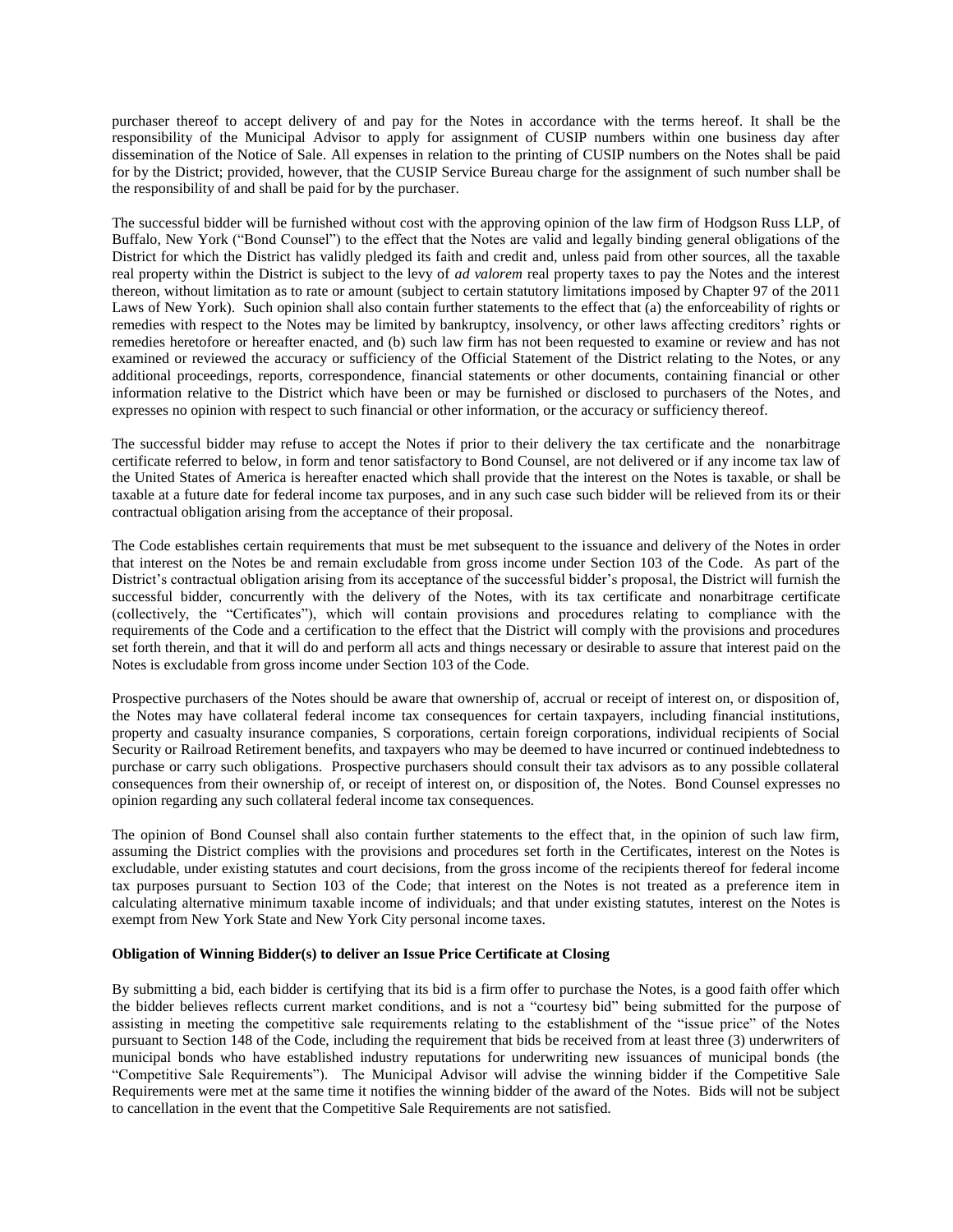The winning bidder shall, within one (1) hour after being notified of the award of the Notes, advise the Municipal Advisor by electronic or facsimile transmission of the reasonably expected initial public offering price or yield of each maturity of the Notes (the "Initial Reoffering Prices") as of the date of the award.

By submitting a bid, the winning bidder agrees (unless the winning bidder is purchasing the Notes for its own account and not with a view to distribution or resale to the public) that if ten percent of each maturity (as hereinafter defined) of the Notes is not sold on the Sale Date and if the Competitive Sale Requirements are not met, it will elect and satisfy either option (1) or option (2) described below. Such election must be made on the bid form submitted by each bidder.

(1) Hold the Price. The winning bidder:

(a) will make a bona fide offering to the public of all of the Notes at the Initial Reoffering Prices and provide the District and Bond Counsel with reasonable supporting documentation, such as a copy of the pricing wire or equivalent communication, the form of which is acceptable to Bond Counsel,

(b) will neither offer nor sell to any person any Notes within a maturity at a price that is higher, or a yield that is lower, than the Initial Reoffering Price of such maturity until the earlier of (i) the date on which the winning bidder has sold to the public at least ten percent of the Notes of such maturity at a price that is no higher, or a yield that is no lower, than the Initial Reoffering Price of such maturity or (ii) the close of business on the fifth business day after the date of the award of the Notes, and

(c) has or will include within any agreement among underwriters, any selling group agreement and each retail distribution agreement (to which the winning bidder is a party) relating to the initial sale of the Notes to the public, together with the related pricing wires, language obligating each underwriter to comply with the limitations on the sale of the Notes as set forth above.

(2) Follow the Price. The winning bidder:

(a) will make a bona fide offering to the public of all of the Notes at the Initial Reoffering Prices and provide the District and Bond Counsel with reasonable supporting documentation, such as a copy of the pricing wire or equivalent communication, the form of which is acceptable to Bond Counsel,

(b) will report to the District and Bond Counsel information regarding the actual prices at which at least ten percent of the Notes within each maturity of the Notes have been sold to the public,

(c) will provide the District and Bond Counsel with reasonable supporting documentation or certifications of such sale prices the form of which is acceptable to Bond Counsel. This reporting requirement, which may extend beyond the closing date of the Notes, will continue until such date that ten percent of each maturity of the Notes has been sold to the public, and

(d) has or will include within any agreement among underwriters, any selling group agreement and each retail distribution agreement (to which the winning bidder is a party) relating to the initial sale of the Notes to the public, together with the related pricing wires, language obligating each underwriter to comply with the reporting requirement described above.

For purposes of the "hold the price" or "follow the price" requirement, a "maturity" refers to Notes that have the same interest rate, credit and payment terms.

Regardless of whether or not the Competitive Sale Requirements were met, the winning bidder shall submit to the District and Bond Counsel a certificate (the "Issue Price Certificate"), satisfactory to Bond Counsel, prior to the delivery of the Notes stating the applicable facts as described above.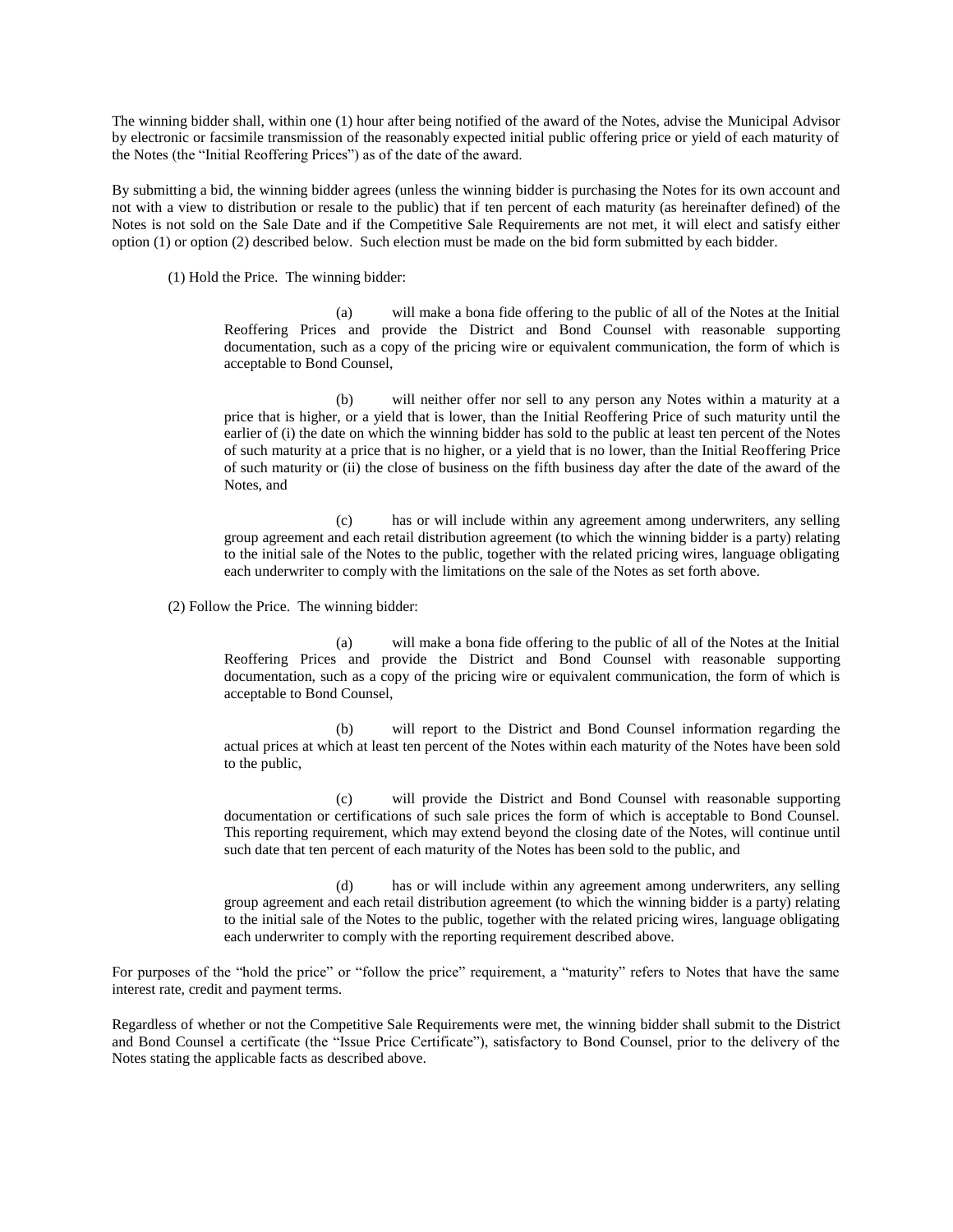If the winning bidder has purchased the Notes for its own account and not with a view to distribution or resale to the public, then, whether or not the Competitive Sale Requirements were met, the Issue Price Certificate will recite such facts and identify the price or prices at which the purchase of the Notes was made.

For purposes of this Notice, the "public" does not include the winning bidder or any person that agrees pursuant to a written contract with the winning bidder to participate in the initial sale of the Notes to the public (such as a retail distribution agreement between a national lead underwriter and a regional firm under which the regional firm participates in the initial sale of the Notes to the public). In making the representations described above, the winning bidder must reflect the effect on the offering prices of any "derivative products" (e.g., a tender option) used by the bidder in connection with the initial sale of any of the Notes.

The Official Statement is in a form "deemed final" for purposes of Securities and Exchange Commission Rule 15c2-12 (the "Rule") but may be modified or supplemented herein. Unless the Notes are purchased for the buyer's own account as principal for investment and not for resale, in order to assist the bidder in complying with the Rule and as part of the District's contractual obligation arising from its acceptance of the successful bidder's proposal, at the time of the delivery of the Notes the District will provide an executed copy of its Disclosure Undertaking. A form of such undertaking is attached to the Official Statement. Under the scenario in which the Notes are purchased for the buyer's own account for investment and not resale, such purchaser shall deliver a municipal securities disclosure certificate that documents such intent (in form satisfactory to Bond Counsel) establishing that an exemption from the Rule applies.

The District will provide a reasonable number of Official Statements to the successful bidder within five (5) business days following receipt of a written request therefor made to the District and its Municipal Advisor. Such request may specify the applicable (a) offering price, (b) selling compensation, (c) rating(s), (d) credit enhancement and (e) identity of the purchaser and the Official Statements shall then be supplemented by the information so specified. Neither the District nor its Municipal Advisor shall be liable in any manner for any delay, inaccuracy, or omission on the part of the successful bidder with respect to such request, nor shall the District's failure, as a result thereof, to provide the Official Statements (whether or not modified or supplemented) within the above time period, constitute cause for a failure or refusal by such bidder to accept delivery of and pay for the Notes in accordance with the terms hereof.

The obligations hereunder to deliver or accept the Notes pursuant hereto shall be conditioned on the availability, to each successful bidder at the time of delivery of the Notes, of such approving opinion, of certificates in form and tenor satisfactory to Bond Counsel evidencing the proper execution and delivery of the Notes, and receipt of payment therefor and including a statement, dated as of the date of delivery, to the effect that there is no litigation pending or (to the knowledge of the signer or signers thereof) threatened relating to the Notes; and of the several certificates as described in the Official Statement under the heading "Documents Accompanying Delivery of the Notes."

Copies of the Notice of Sale and the Official Statement pertaining to the Notes may be obtained upon request from the offices of Capital Markets Advisors, LLC, telephone number (716) 662-3910.

#### THE CITY SCHOOL DISTRCT OF THE CITY OF TONAWANDA

/s/ Heather Sternin Heather Sternin President of the Board of Education

Dated: May 18, 2022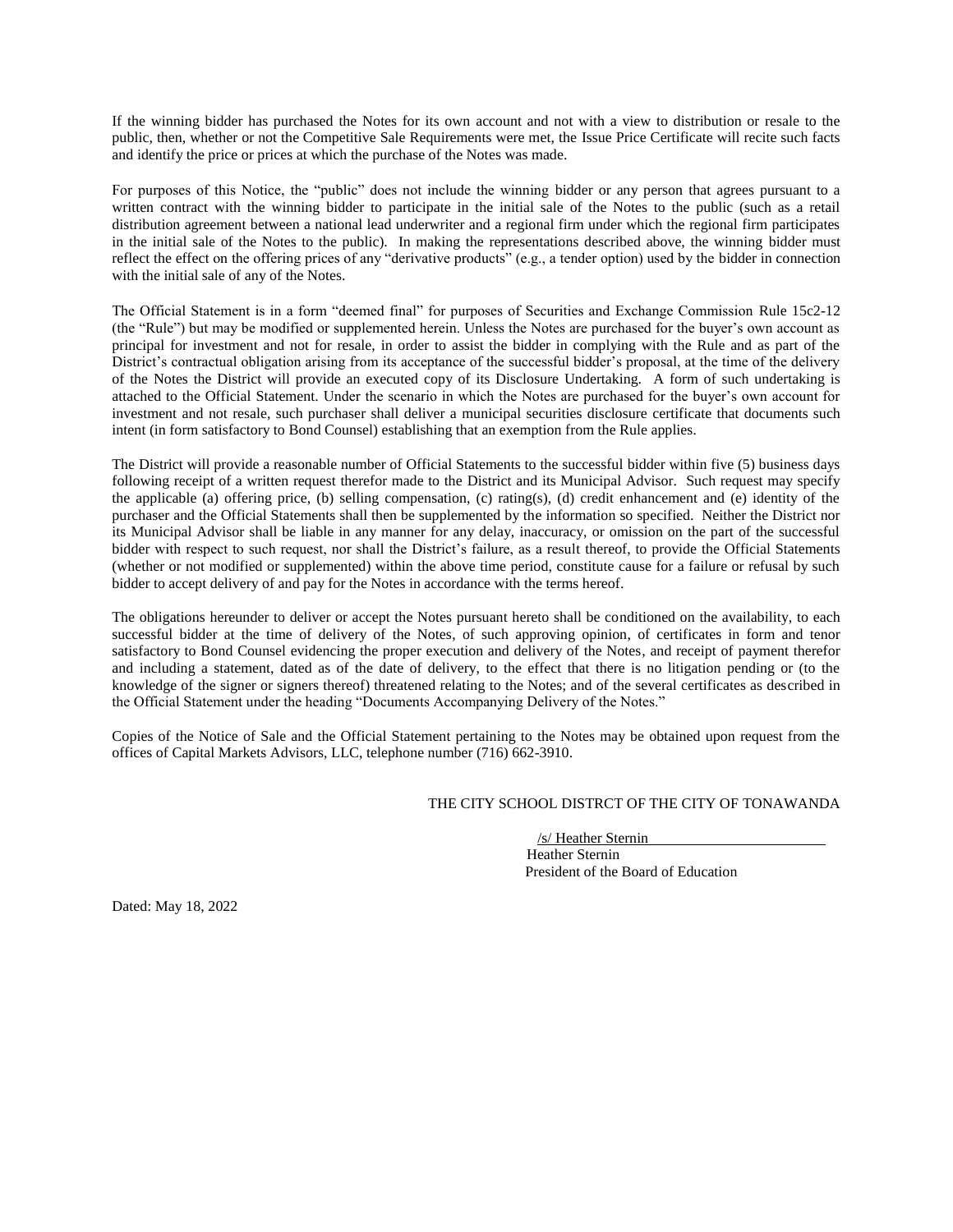### **PROPOSAL FOR \$47,469,266 BOND ANTICIPATION NOTES, 2022**

Heather Sternin (or her designated agent) May 26, 2022 President of the Board of Education The City School District of the City of Tonawanda Erie County, New York c/o Capital Markets Advisors, LLC 4211 N. Buffalo Road, Suite 19 Orchard Park, NY 14127

TELEPHONE: (716) 662-3910 FACSIMILE: (716) 662-6684

# THE CITY SCHOOL DISTRCT OF THE CITY OF TONAWANDA ERIE COUNTY, NEW YORK (the "District")

# \$47,469,266 BOND ANTICIPATION NOTES, 2022

(the "Notes")

DATED: June 15, 2022 MATURITY: June 15, 2023

| <b>Bid No.</b> | <b>Principal Amount*</b> | <b>Interest Rate</b> | <b>Premium</b> | <b>Net Interest Cost</b> |
|----------------|--------------------------|----------------------|----------------|--------------------------|
|                | \$                       | %                    | œ<br>ง         | $\%$                     |
|                | \$                       | $\%$                 | \$             | $\%$                     |
| 3              | \$                       | $\%$                 | \$             | $\%$                     |
|                | \$                       | %                    | \$             | $\%$                     |
| 5              | \$                       | $\%$                 |                | $\%$                     |

\*\$5,000,000 minimum bid

Signature of Bidder:

Name of Bidder:

Address of Bidder:

Telephone Contact of Bidder (Include Area Code):

Facsimile Contact of Bidder (Include Area Code):

Email Address of Bidder:

## **BID FORM CONTINUES ON NEXT PAGE**

\_\_\_\_\_\_\_\_\_\_\_\_\_\_\_\_\_\_\_\_\_\_\_\_\_\_\_\_\_\_\_\_\_\_\_\_\_\_\_\_\_\_\_\_